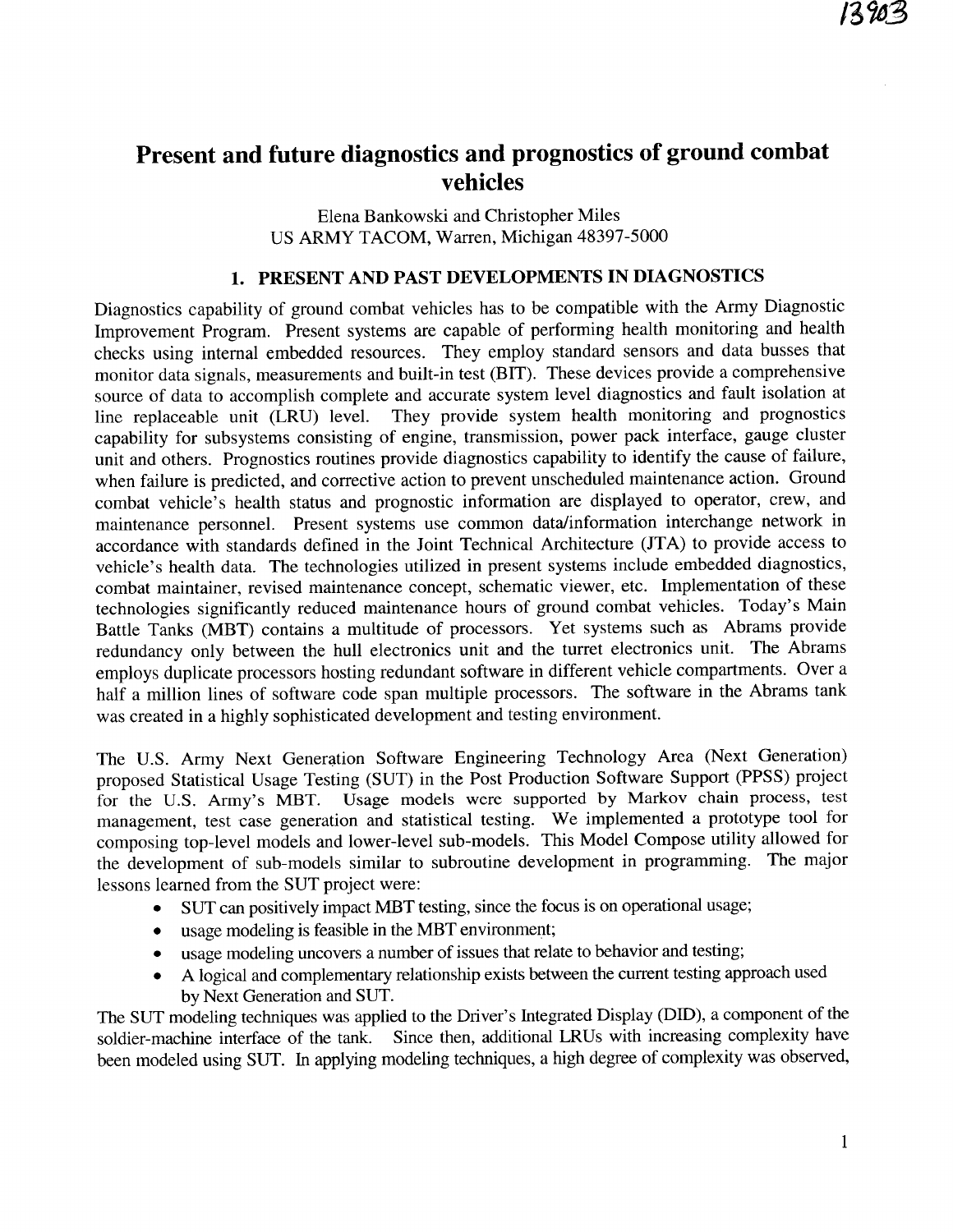| <b>Report Documentation Page</b>                                                                         |                                                     |                                                                                                                                                                                                                                                                                                                                                                                                                                                                                                                                                                                                                                                                                                                                                                                                          |                               |                           | Form Approved<br>OMB No. 0704-0188                          |  |
|----------------------------------------------------------------------------------------------------------|-----------------------------------------------------|----------------------------------------------------------------------------------------------------------------------------------------------------------------------------------------------------------------------------------------------------------------------------------------------------------------------------------------------------------------------------------------------------------------------------------------------------------------------------------------------------------------------------------------------------------------------------------------------------------------------------------------------------------------------------------------------------------------------------------------------------------------------------------------------------------|-------------------------------|---------------------------|-------------------------------------------------------------|--|
| does not display a currently valid OMB control number.                                                   |                                                     | Public reporting burden for the collection of information is estimated to average 1 hour per response, including the time for reviewing instructions, searching existing data sources, gathering and<br>maintaining the data needed, and completing and reviewing the collection of information. Send comments regarding this burden estimate or any other aspect of this collection of information,<br>including suggestions for reducing this burden, to Washington Headquarters Services, Directorate for Information Operations and Reports, 1215 Jefferson Davis Highway, Suite 1204, Arlington<br>VA 22202-4302. Respondents should be aware that notwithstanding any other provision of law, no person shall be subject to a penalty for failing to comply with a collection of information if it |                               |                           |                                                             |  |
| <b>1. REPORT DATE</b><br>09 JUL 2003                                                                     |                                                     | 2. REPORT TYPE<br>N/A                                                                                                                                                                                                                                                                                                                                                                                                                                                                                                                                                                                                                                                                                                                                                                                    |                               | <b>3. DATES COVERED</b>   |                                                             |  |
| <b>4. TITLE AND SUBTITLE</b>                                                                             |                                                     |                                                                                                                                                                                                                                                                                                                                                                                                                                                                                                                                                                                                                                                                                                                                                                                                          |                               |                           | 5a. CONTRACT NUMBER                                         |  |
| Present and future diagnostics and prognostics of ground combat vehicles                                 |                                                     |                                                                                                                                                                                                                                                                                                                                                                                                                                                                                                                                                                                                                                                                                                                                                                                                          |                               |                           | 5b. GRANT NUMBER                                            |  |
|                                                                                                          |                                                     |                                                                                                                                                                                                                                                                                                                                                                                                                                                                                                                                                                                                                                                                                                                                                                                                          |                               |                           | 5c. PROGRAM ELEMENT NUMBER                                  |  |
| 6. AUTHOR(S)<br>Bankowski, Elena; Miles, Christopher                                                     |                                                     |                                                                                                                                                                                                                                                                                                                                                                                                                                                                                                                                                                                                                                                                                                                                                                                                          |                               | <b>5d. PROJECT NUMBER</b> |                                                             |  |
|                                                                                                          |                                                     |                                                                                                                                                                                                                                                                                                                                                                                                                                                                                                                                                                                                                                                                                                                                                                                                          |                               | <b>5e. TASK NUMBER</b>    |                                                             |  |
|                                                                                                          |                                                     |                                                                                                                                                                                                                                                                                                                                                                                                                                                                                                                                                                                                                                                                                                                                                                                                          |                               |                           | <b>5f. WORK UNIT NUMBER</b>                                 |  |
| 7. PERFORMING ORGANIZATION NAME(S) AND ADDRESS(ES)<br>USATACOM 6501 E 11 Mile Road Warren, MI 48397-5008 |                                                     |                                                                                                                                                                                                                                                                                                                                                                                                                                                                                                                                                                                                                                                                                                                                                                                                          |                               |                           | 8. PERFORMING ORGANIZATION<br><b>REPORT NUMBER</b><br>13903 |  |
| 9. SPONSORING/MONITORING AGENCY NAME(S) AND ADDRESS(ES)                                                  |                                                     |                                                                                                                                                                                                                                                                                                                                                                                                                                                                                                                                                                                                                                                                                                                                                                                                          |                               |                           | 10. SPONSOR/MONITOR'S ACRONYM(S)<br><b>TACOM TARDEC</b>     |  |
|                                                                                                          |                                                     |                                                                                                                                                                                                                                                                                                                                                                                                                                                                                                                                                                                                                                                                                                                                                                                                          |                               |                           | 11. SPONSOR/MONITOR'S REPORT<br>NUMBER(S)                   |  |
| 12. DISTRIBUTION/AVAILABILITY STATEMENT                                                                  | Approved for public release, distribution unlimited |                                                                                                                                                                                                                                                                                                                                                                                                                                                                                                                                                                                                                                                                                                                                                                                                          |                               |                           |                                                             |  |
| <b>13. SUPPLEMENTARY NOTES</b>                                                                           |                                                     |                                                                                                                                                                                                                                                                                                                                                                                                                                                                                                                                                                                                                                                                                                                                                                                                          |                               |                           |                                                             |  |
| 14. ABSTRACT                                                                                             |                                                     |                                                                                                                                                                                                                                                                                                                                                                                                                                                                                                                                                                                                                                                                                                                                                                                                          |                               |                           |                                                             |  |
| <b>15. SUBJECT TERMS</b>                                                                                 |                                                     |                                                                                                                                                                                                                                                                                                                                                                                                                                                                                                                                                                                                                                                                                                                                                                                                          |                               |                           |                                                             |  |
| 16. SECURITY CLASSIFICATION OF:<br>17. LIMITATION OF                                                     |                                                     |                                                                                                                                                                                                                                                                                                                                                                                                                                                                                                                                                                                                                                                                                                                                                                                                          |                               | 18. NUMBER                | 19a. NAME OF                                                |  |
| a. REPORT<br>unclassified                                                                                | b. ABSTRACT<br>unclassified                         | c. THIS PAGE<br>unclassified                                                                                                                                                                                                                                                                                                                                                                                                                                                                                                                                                                                                                                                                                                                                                                             | <b>ABSTRACT</b><br><b>SAR</b> | OF PAGES<br>6             | <b>RESPONSIBLE PERSON</b>                                   |  |

**Standard Form 298 (Rev. 8-98)**<br>Prescribed by ANSI Std Z39-18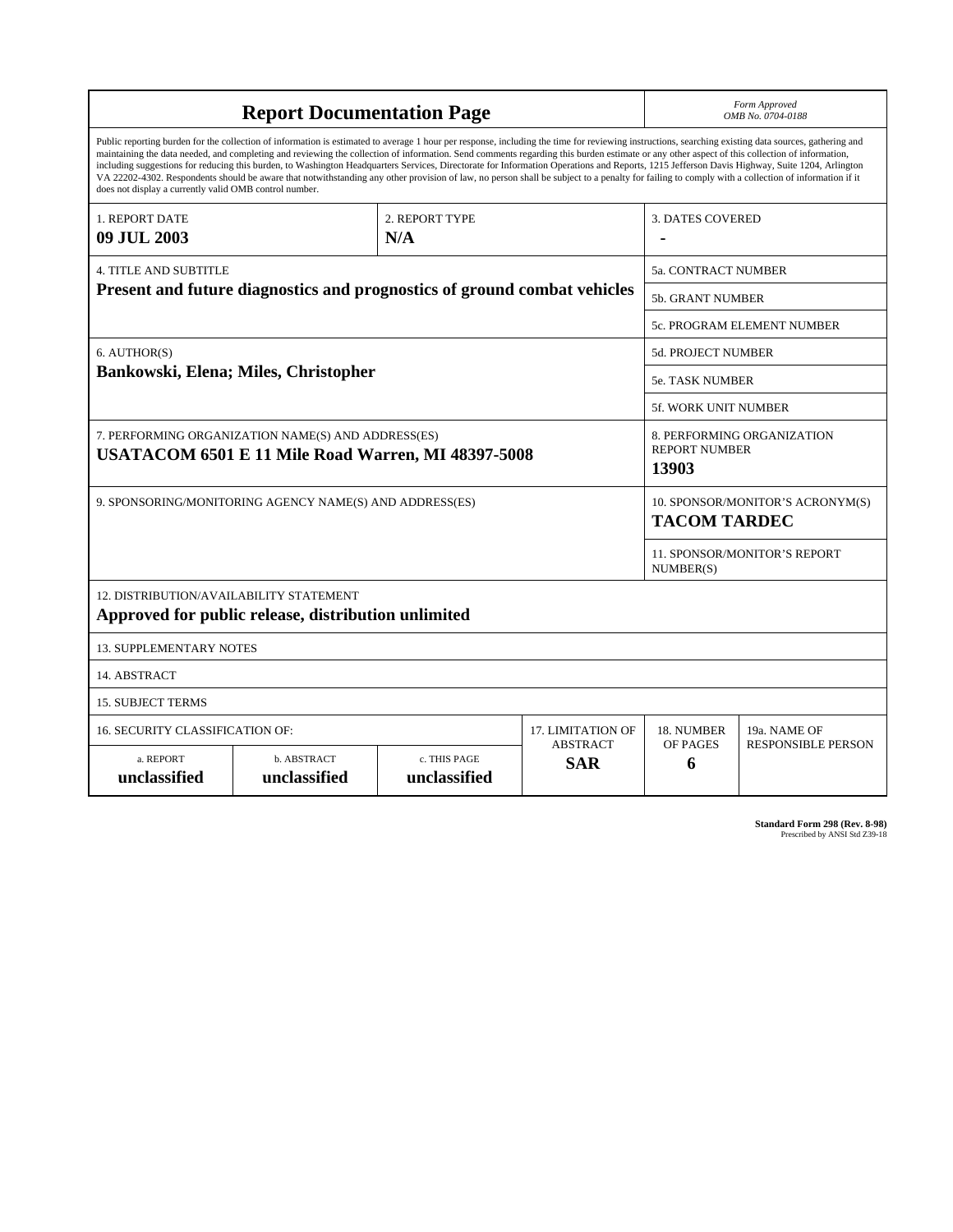consisting of the numbers of screens to be modeled and the amount of information that could impact a tester's next action. These challenges were overcome using some innovative approaches. **Next** Generation investigated the feasibility of using SUT in the PDSS test environment. The primary motivation was the realization that there were not enough test assets, people or time to test the main battle tank software for each release. The purpose of the SUT approach was to determine better ways to test increasingly complex systems and system of systems in the future. The paper [1] reported on work performed applying the SUT. Significant progress has been made since that time. Efforts are now underway to combine SUT with other approaches to automated testing, and scale it up even further.

## 2. DIAGNOSTICS AND PROGNOSTICS OF FUTURE SYSTEMS: HEALTH AND SITUATION CONTROL METHOD

The proposed new technology for health monitoring, diagnostics and prognostics of future systems will utilize federated software and probes approach. Gauges will determine if the system operates within acceptable performance bands by monitoring data provided by the probes. Health monitoring system will use models of missions to make intelligent choices considering tasks criticality. Prognostics of system's LRUs will be based on probes data and statistical usage models. Future weapon platforms will host a significant increase in software. The processing burden of the front line vehicles will require a further increase in processing capability. Next generation weapon systems processing requirements will grow with the incorporation of intelligent decision aids, sensor fusion, and advanced communications. A future system will have  $2 \times 10^6$  configuration Cost, reliability, space, and mission requirements will preclude achieving combinations. redundancy with dedicated, embedded processors that duplicate functionality. The next generation systems vision is that a collection of general-purpose processors connected to a common bus will be scattered throughout the vehicle and assigned dynamically to the various vehicle control and mission-specific tasks as required. This approach, shown in Figure 1, reduces cost and provides greater effective redundancy, since any healthy processor can be assigned to any task. **Next** generation systems process requires extensive monitoring and analysis capabilities to track whether the weapon system is operating properly. A robust reconfiguration capability is required to reorganize the assignment of tasks to processors to respond to hardware and software failures and to changed mission requirements.

The proposed technology is health and situation control (HSC) for diagnostics and prognostics of ground combat vehicles. The HSC continually tests the processing elements with Probe/Agent technology. Algorithms within the HSC assess the health of the processors based on a criticality scoring system that considers mission requirements. Probes are launched by the HSC query processing elements. The probed data is sent to a gauge that has a variable sensitivity or gain. Statistical usage models and criticality scoring control the sensitivity of the gauge. In response to the gauge, the replicating process launches agents that can insert anomalous events for diagnostic purposes. In this context, a probe is a subset of an agent having only the ability to query without affecting framework, I/O protocol or Quality of Service. Each weapon system fitted with the HSC will control self-repair and reconfiguration of on-board processors utilizing a statistical based intelligent scoring system. It considers criticality of the function in the current battlefield situation. HSC is a software system that will enhance the performance of a weapon system by providing onthe-fly reconfiguration to accommodate the loss or malfunction of processing elements or to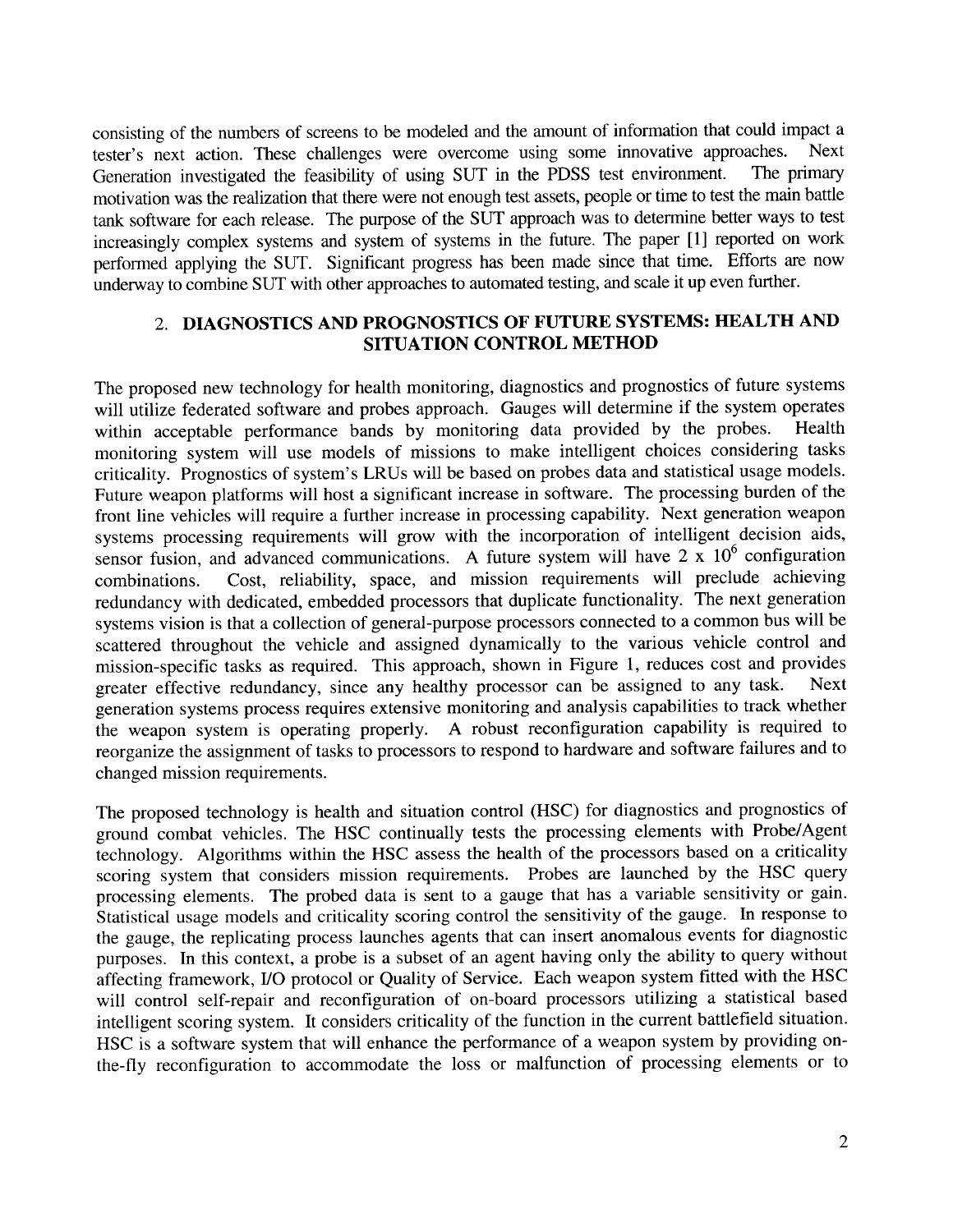optimize onboard performance capability. Selected software components of soldier machine interface in a crew station will be modeled using HSC architecture modeling techniques. The hardware environment will be modeled so that HSC analysis tools can select compatible hosts from candidate processors. Missions will also be modeled so that HSC tools can make intelligent choices considering the task criticality. HSC will detect faults and select the optimal crew station configuration to maintain essential functionality in response to current battlefield conditions. HSC will construct correct configurations of software to load onto a vehicle for combinations of weapons systems, sensors, and missions. It will collect usage and runtime error data that can be used to improve the software development and testing processes. HSC-collected usage information and runtime error patterns will be fed back into Next Generation SUT models to improve the modeling fidelity and software testing process. Success of this aspect of HSC will be measured by the reduction in time for the SUT models to identify, isolate and repair errors. HSC architecture descriptions will be used to improve SUT usage modeling techniques and processes. The HSC Probe Controller will serve as an agent for the HSC Controller, reporting the health of the weapon system elements. Off-vehicle probes will be also launched to assess the health of companion vehicles within the Operations Unit. Figure 2 illustrates the HSC controller system health check process. Figure 3 shows the prognostics screen concept for different LRUs of the tank, based on the HSC and SUT methods.

#### 3. CONCLUSION

The Health and Situation Control will test the processing elements continually with Probe/Agent technology. The HSC architecture descriptions will be used to improve usage modeling techniques and processes. The HSC-collected usage information and runtime error patterns will be fed back into Next Generation SUT models to improve the modeling fidelity and software testing process. Success of this aspect of HSC will be measured by reduction of time of the SUT models development. HSC will enhance the performance of a weapon system by providing on-the-fly reconfiguration to accommodate the loss or malfunction of processing elements or to optimize onboard performance capability.

#### **4. REFERENCES**

1. M. S. Saboe, P. Gilbert, A. Kouchakdjian, "Applying Statistical Usage Testing (SUT) on a High-Complexity Application", Proceedings of the Workshop on Statistical Methods in Software Engineering for Defense Systems, National Academy of Sciences, Washington DC, July 2001.

#### 5. ILUUSTRATIONS

- Figure 1. The Next Generation health and situation control process.
- Figure 2: System health check process diagram.
- Figure 3: Commander's display showing the prognostics screen concept.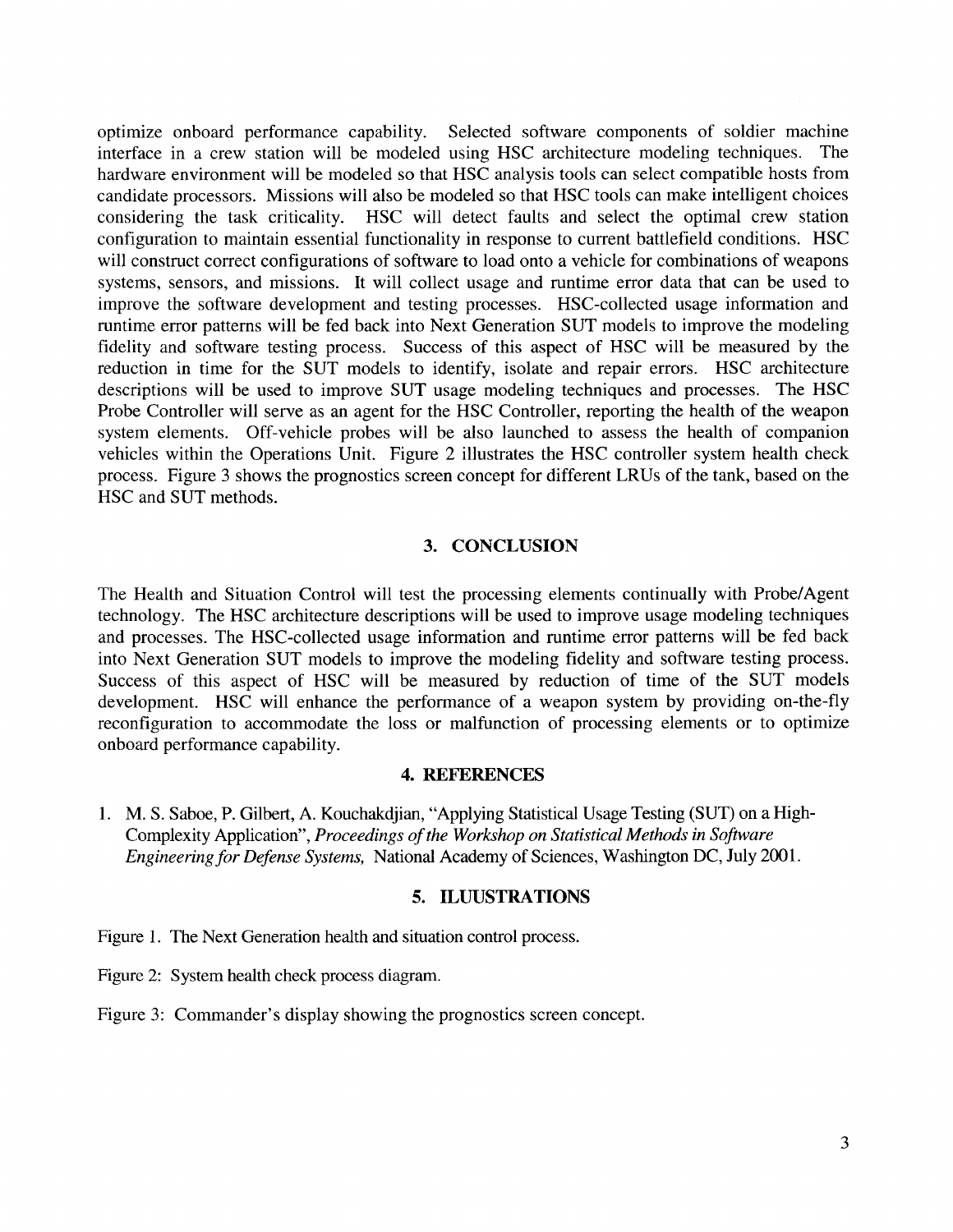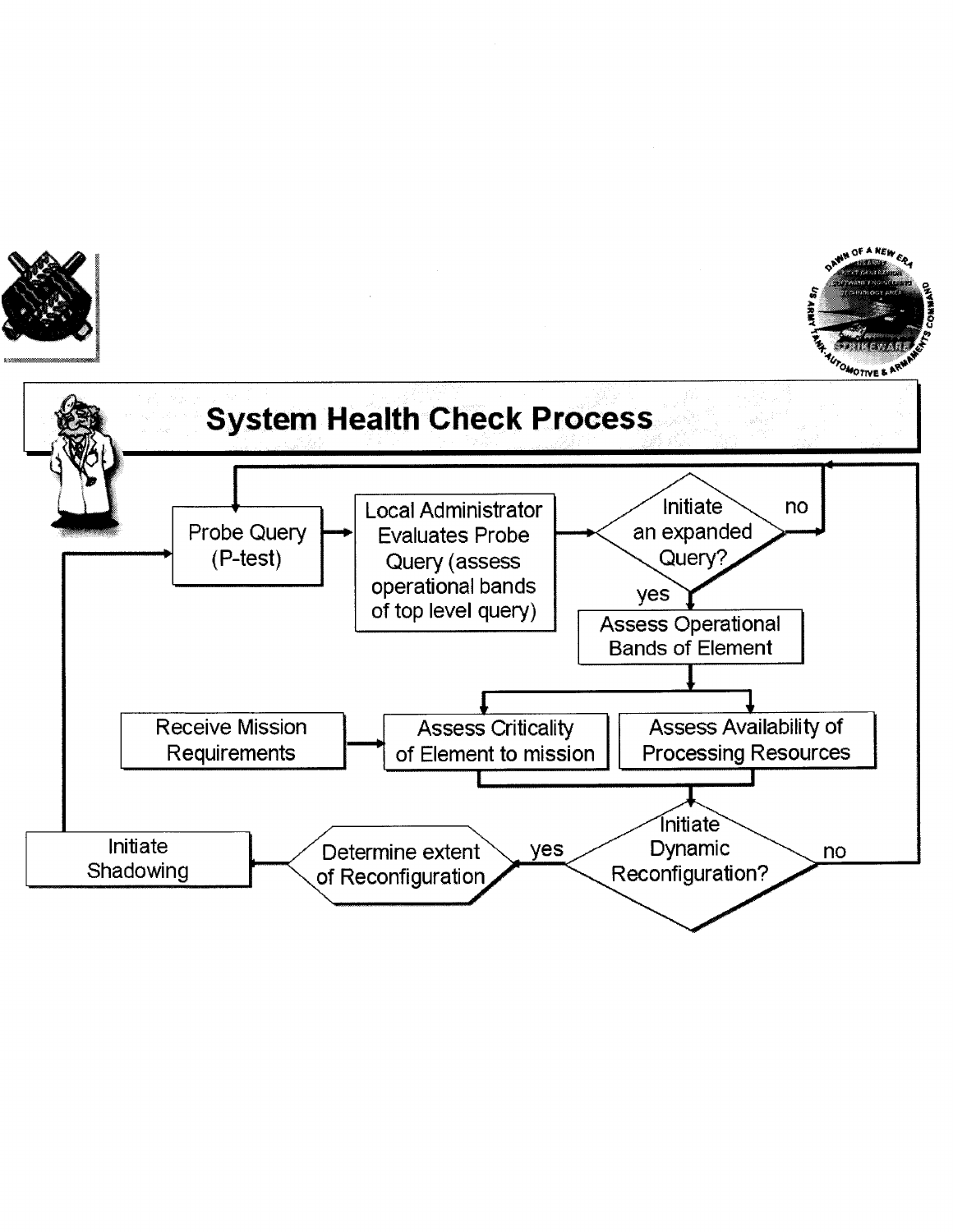